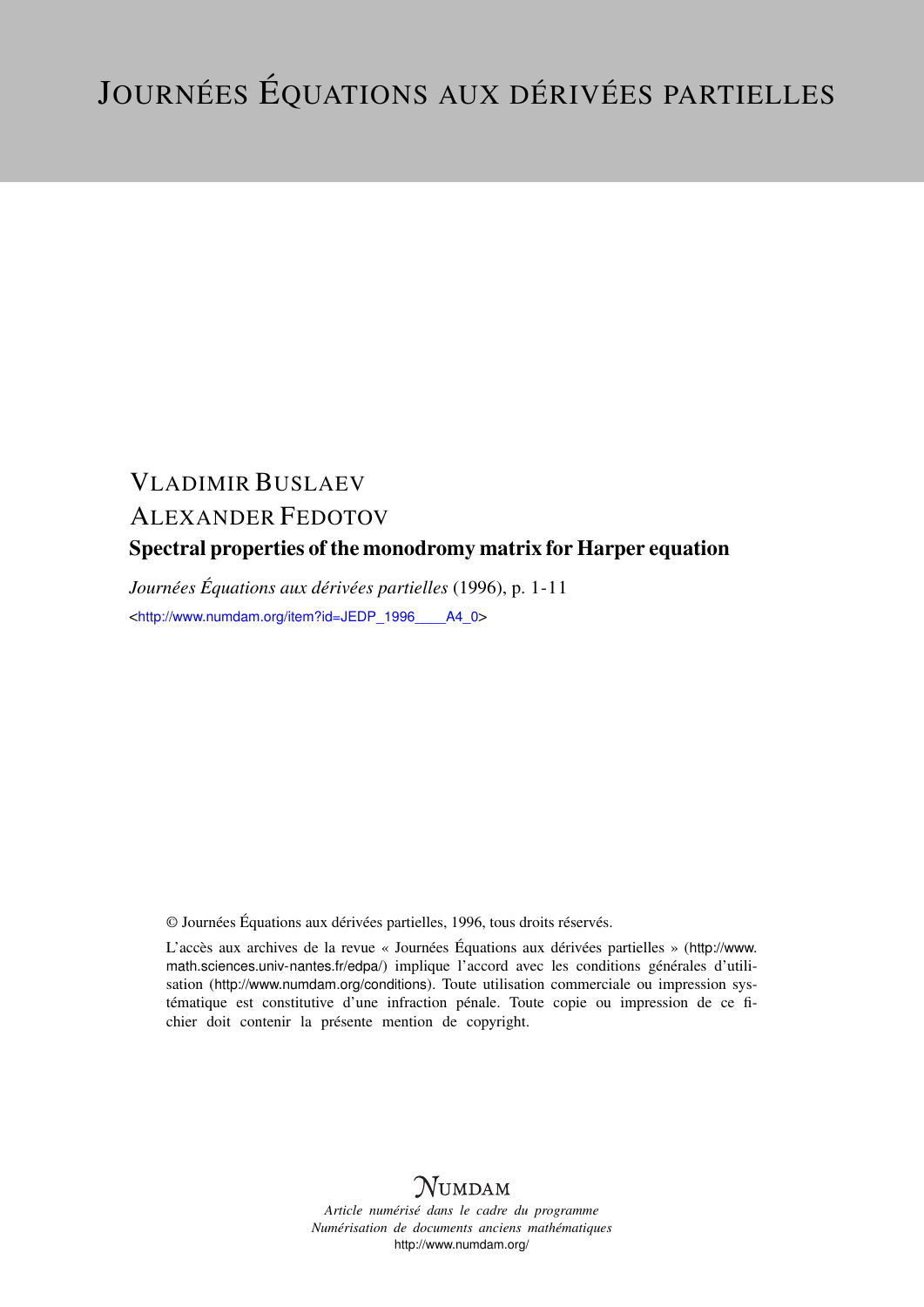# Spectral properties of the monodromy matrix for Harper equation

## V.Buslaev, A.Fedotov\*

Departement of mathematical physics, St.Petersburg State University 1, Ulianovskaja, St.Petersburg-Petrodvorets, 198904, Russia e-mail: buslaev@snoopy.niif.spb.su, fedotov@snoopy.niif.spb.su

## 1. Introduction

Harper equation is the following difference equation with a periodic coefficient:

$$
\frac{1}{2}(\psi(x+h) + \psi(x-h)) + \cos x \psi(x) = E \psi(x),
$$
\n(1.1)

where  $x \in \mathbb{R}$ ,  $\psi(x) \in \mathbb{C}$ , h is fixed,  $0 < h < 2\pi$ , E is the spectral parameter,  $E\in\mathbb{C}.$ 

One encouters Harper equation in a series of problems of the solid state physics, in particular, it is a popular model for two-dimensional Bloch electrons in a weak magnetic field [H]. This equation is known also in the theory of operator algebras.

The spectrum of equation (1.1) in  $L_2(\mathbb{R})$  is rather complicated, see, for example, [BS], and it depends on the number theoretical properties of  $h/2\pi$ .

Our final aim is to give a detailed description of the geometry of the spectrum of Harper equation. However, the aim of this text is to describe properties of the solutions of  $(1.1)$  being entire analytic functions of x. These two problems are tightly related in view of the monodromization procedure, see [BF4, BF6], only briefly discussed here. The monodromization procedure forms a base for a systematic approach to the spectral theory of difference equations with periodic coefficients. It has many common points with the renormalization method suggested by B.Helffer and J.Sjostrand [HS], but is independent of any semiclassical hypothesis on the number *h.* In our first works, the monodromization method was also developed under some semiclassical hypothesis [BF1, BF2, BF3, BF4]. Here we continue the work begun in [BF6] and complete the description of analytic properties of entire solutions of Harper equation without assuming that the parameter *h* is small.

The subject of the paper is in a certain sense very close to the subject of the classical analytic theory of differential equations.

The structure of the text is the following. Section 2 is devoted to the study of canonical solutions defined in a vicinity of the singular point of the equation

<sup>\*</sup> The address up to the September 1996: Dept. de Mathematique, Faculte des Sciences et Technologie, Universite Paris-XII Val de Marne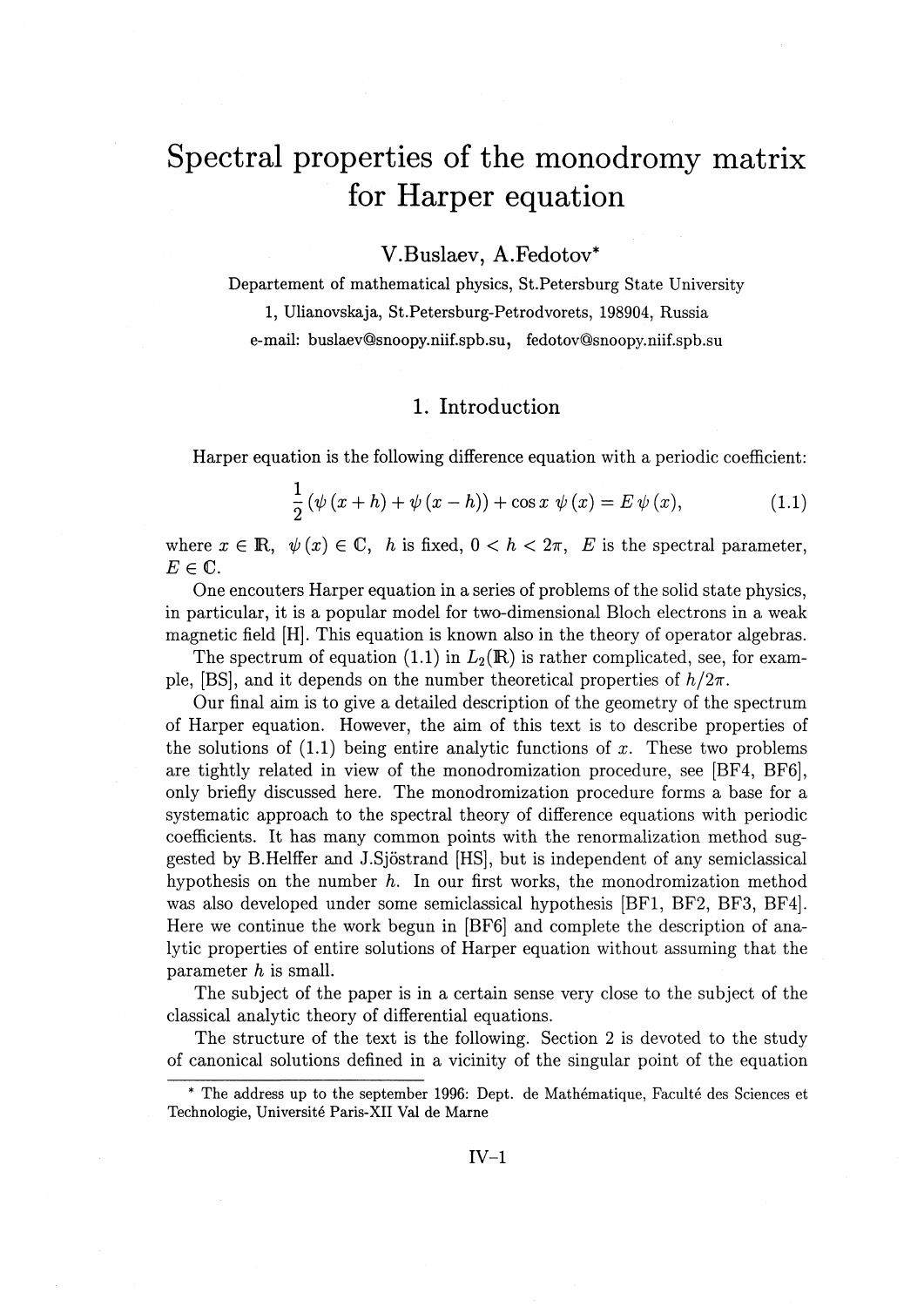$(z = \infty)$ . There we construct also entire solutions, minimal in a certain sense, and introduce the main objects of the theory: the coefficients characterizing the asymptotic behaviour of minimal solutions in the vicinity of the singular point.

In Section 3, we construct of two minimal solutions a natural basis in the space of the entire solutions of (1.1). The choice of this two solutions reflects the symmetries of the equation. We introduce the monodromy matrix corresponding to this basis. Its elements are explicitely expressed in terms of the above coefficients characterizing the minimal solutions. Futhermore, we show that, in the case where  $h/2\pi$  is a Diophantine number, knowing these coefficients, one can reconstruct the minimal solution itself.

In section 4, we relate to the symbol of the operator corresponding to  $(1.1)$  two other operators  $H_0$  and  $H_1$  generated by this symbol on the lines iR and  $\pi + i\mathbb{R}$ . These operators have simple discrete spectra  $\sigma_0$  and  $\sigma_1$ . The above asymptotic coefficients are explicetely described in terms of these two spectra. The proof of the corresponding representations is essentially based on the analysis of the behavior of these coefficients as  $E \to \infty$ .

The spectra  $\sigma_0$  and  $\sigma_1$  are not independent. The relations between these two spectra are discussed in Section 5. These relations lead to some analytic properties of the trace of the monodromy matrix. We discuss them in the end of the section. Note that, in the case where *h* is small,the trace of the monodromy matrix plays almost the same part in the spectral theory of (1.1) as the Lyapounov function does for the differential equations with periodic coefficients.

#### 2. Minimal solutions

In this section, we reproduce results of [BF6] in a slightly modified form.

**Space of analytic solutions.**

Fix 
$$
\alpha
$$
,  $\beta \in \mathbb{R}$ ,  $\alpha < \beta$ . Let S be the strip

$$
S = \{ z = x + iy \in \mathbb{C} : \alpha < y < \beta \}
$$

and let *Ms* be the set of the solutions of (1.1) analytic in this strip. Denote the ring of all *h*-periodic functions analytic in *S* by  $K_S$ .

In the case of  $S = \mathbb{C}$ , we use the simplified notations:  $\mathbb{M} = \mathbb{M}_{\mathbb{C}}$  and  $\mathbb{K} = \mathbb{K}_{\mathbb{C}}$ .

The set  $M_s$  is a two dimensional module over the ring  $K_s$ . This means that there exists a basis of two solutions,  $\psi_1, \psi_2 \in M_S$ , linearly independent over the ring  $\mathbb{K}_{S}$ . In other words, any solution  $\psi \in M_{S}$  can be uniquely represented in the form

$$
\psi = a \psi_1 + b \psi_2, \quad a, b \in \mathbb{K}_S.
$$

$$
\psi = a \psi_1 + b \psi_2, \quad a, b \in \mathbb{R}_S.
$$
  
For any two solutions  $\psi_1, \psi_2 \in \mathbb{M}_S$  the wronskian  

$$
\{\psi_1(z), \psi_2(z)\} = \psi_1(z) \psi_2(z - h) - \psi_1(z - h) \psi_2(z)
$$

is an element of  $\mathbb{K}_{S}$ . The solutions  $\psi_1$ ,  $\psi_2$  form a basis if  $\{\psi_1(z), \psi_2(z)\} \neq 0$ ,  $z \in S$ . The proof of the existence of such basis for  $S = \mathbb{C}$  (and thus, for any S) was obtained in [BF1] for sufficiently small h, and in [BF6] for any  $h, 0 < h < 2\pi$ .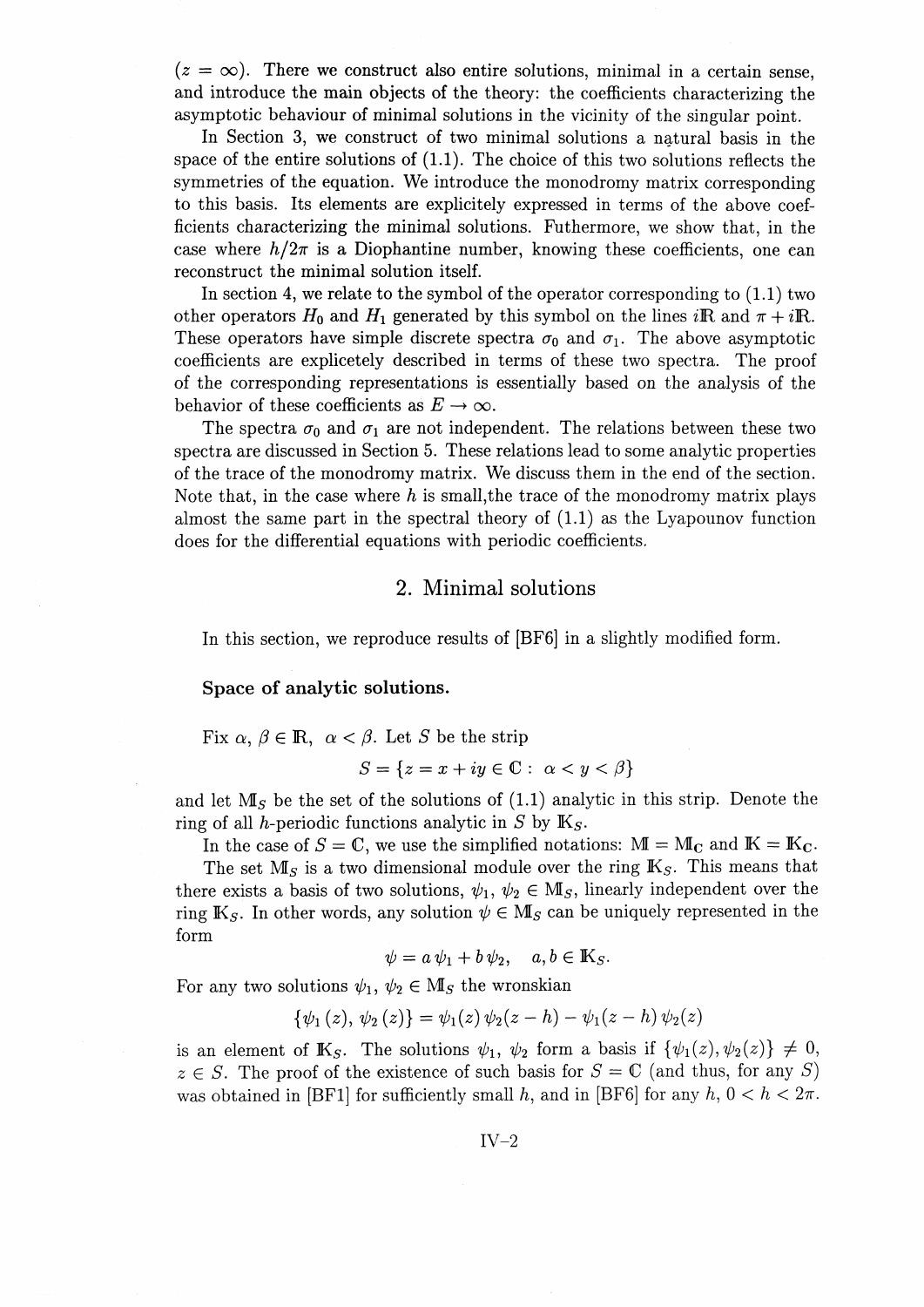#### Bloch solution f.

To discuss the behavior of analytic solutions of (1.1) as  $z \to \pm i\infty$ , it is natural to change the variable  $z \mapsto \zeta$ ,  $\zeta = e^{iz}$ . This transforms the original equation to an equation with a rational coefficient having simple poles at  $\zeta = 0$  and  $\zeta = \infty$ . Thus, one can speak about Harper equation itself as about an equation with two singular "points"  $y = +\infty$  and  $y = -\infty$ . Here we are going to describe the simplest solutions living in certain vicinities of these points.

As  $y \rightarrow +\infty$ , Harper equation has the formal solution

$$
f_D(z,E) = e^{\frac{i}{2h}(z-\pi)^2} e^{\frac{i}{2}z} \sum_{n\geq 0} f_n(E) e^{inz}, \quad f_0 = 1.
$$
 (2.1)

If  $h/2\pi$  is a Diophantine number, the series in (2.1) converges in the strip  $S_+$  =  $\{z : y > \alpha > 0\}$ , where  $\alpha$  is a number depending on E and h, and gives a solution of (1.1) belonging to  $M_{S_+}$ . This solution possesses the property

$$
f_D(z + 2\pi, E) = -e^{i\frac{2\pi}{h}z} f_D(z, E)
$$
 (2.2)

which allows to call it a *Bloch solution.* The proof of the existence of this Bloch solution can be obtained by means of the techniques of [BF5].

For arbitrary  $h/2\pi$ , the series (2.1) does not converge and there is no natural way to fix a unique solution possessing a canonical behavior as  $y \to +\infty$ . Neverthe less, one can construct a solution f continuous in h, analytic in z,  $f \in M_{S_{+}}$ , and having the asymptotic representation:

$$
f(z,E) = e^{\frac{i}{2h}(z-\pi)^2} e^{\frac{i}{2}z} (1+o(e^{-y})), \quad y \to \infty,
$$
 (2.3)

For this solution the relation (2.2) is replaced by

$$
f(z + 2\pi, E) = s(z, E) f(z, E),
$$
\n(2.4)

where  $s$  is an  $h$ -periodic function,

$$
s(z + h, E) = s(z, E),
$$
\n(2.5)

having the property:

$$
s(z, E) = -e^{i\frac{2\pi}{h}z} (1 + o(e^{-y})), \quad z \to +i\infty.
$$
 (2.6)

Note that the solution  $f$  is not uniquely defined. The methods of proof can be also borrowed from [BF5].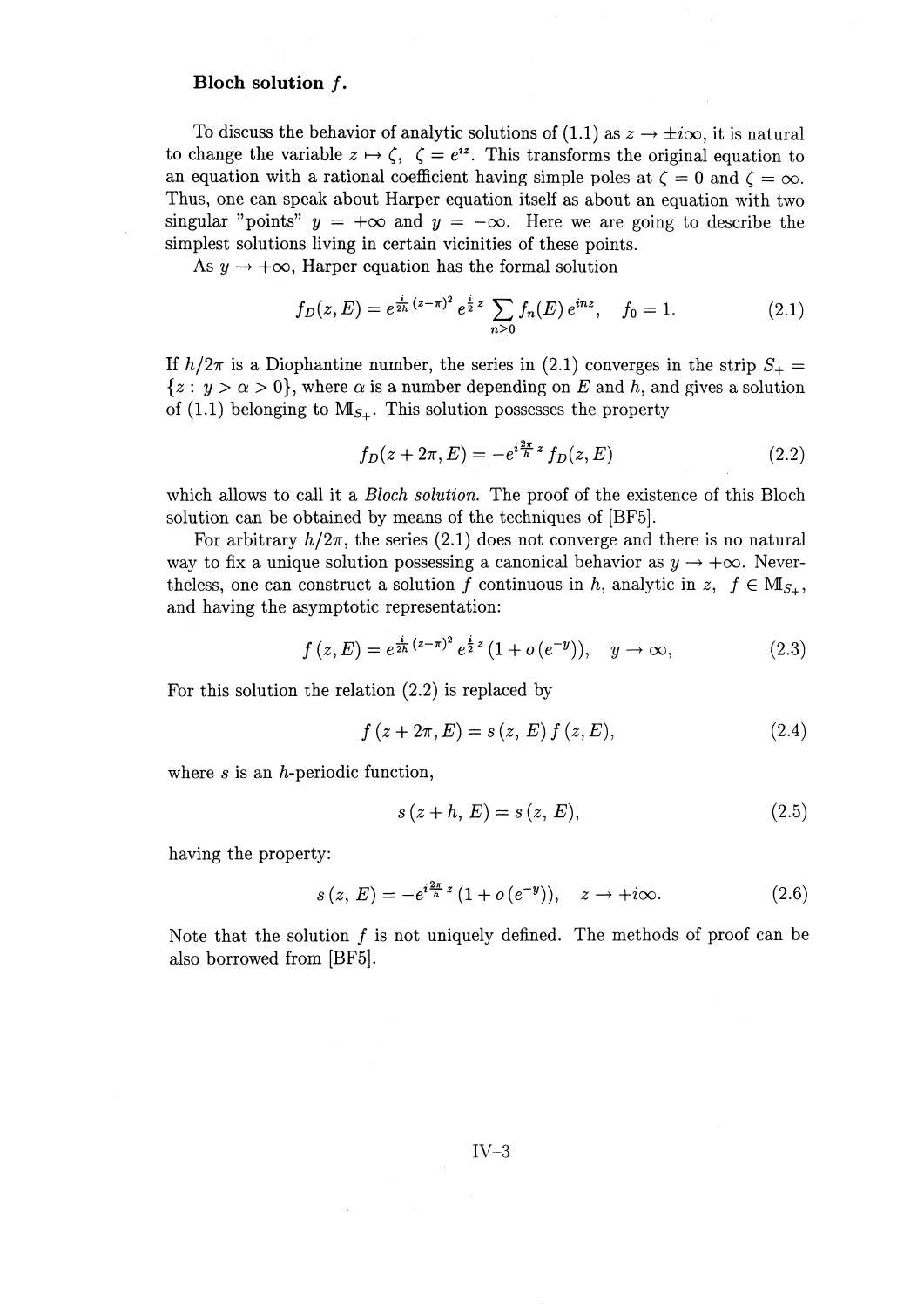#### **Canonical basis.**

Introduce the following basis in  $M_{S_{+}}$ :

$$
f_1(z, E) = f(z, E),
$$
  $f_2(z, E) = e^{2\pi i z/h} \overline{f(-\overline{z}, \overline{E})},$ 

where the bar denotes the complex conjugation. One can easily see that

$$
\{f_1, f_2\} = 1 + O(e^{-y}), \quad y \to +\infty.
$$

On the strip  $S_{-} = \overline{S_{+}} = -S_{+}$ , we shall consider the basis

$$
g_1(z, E) = 5_+ = -5_+
$$
, we shall consider the basis  
 $g_1(z, E) = -f_1(2\pi - z, E), \quad g_2(z, E) = -f_2(2\pi - z, E).$ 

#### **Minimal solution.**

Let  $\psi \in M$ . Then one can write

$$
\psi = A f_1 + B f_2, \quad A, B \in \mathbb{K}_{S_+}, \tag{2.7}
$$

and

$$
\psi = C g_1 + D g_2, \quad C, D \in \mathbb{K}_{S_-}.
$$

**Theorem 2.1.** Let  $0 < h < 2\pi$ . Equation (1.1) possesses a solution  $\psi \in M$ , such that the coefficients  $A$  and  $B$  from the corresponding representation  $(2.7)$ are bounded as  $y \to +\infty$ , the coefficients C and D are bounded as  $y \to -\infty$ , and

$$
D(z) \to 0, \quad y \to -\infty.
$$

This solution is unique up to a constant factor.

This theorem is proved in  $[BF6]$ <sup>1</sup>. The solution described in the theorem is called *minimal.*

The coeffiients A, B, *C* and *D* can be represented in the form

$$
A(z) = \sum_{n\geq 0} A_n(E) \zeta^n, \quad B(z) = \sum_{n\geq 0} B_n(E) \zeta^n,
$$
  

$$
C(z) = \sum_{n\geq 0} A_n(E) \zeta^{-n}, \quad D(z) = \zeta^{-1} \sum_{n\geq 0} A_n(E) \zeta^{-n},
$$

where  $\zeta = e^{2\pi i z/h}$ . The series for A and B converge in  $\mathbb{K}_{S_+}$ , the series for C and D converge in  $\mathbb{K}_{S_-}$ . In the sequel, we are mostly interested in the coefficients  $A_0$ , Bo, *Co* and *Do,* and, in particular, in their dependence on *E.* The results we are going to discuss are proved in [BF6] and in [BF7].

<sup>1</sup>For the case where the number *h* was sufficiently small, this theorem has been proved in [BF3].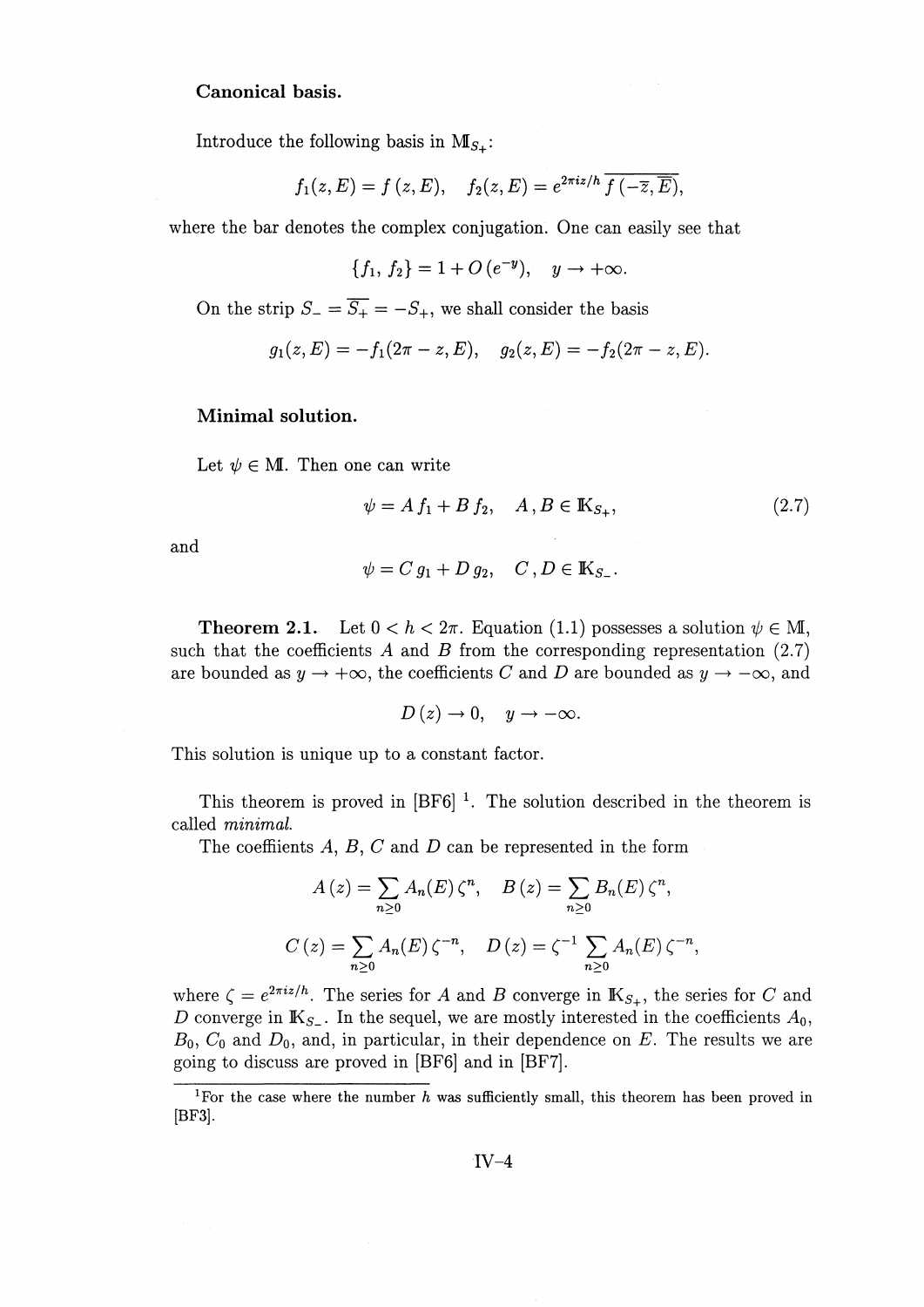#### **Basis of the module** ML

Consider two solutions of (I.I):

$$
\text{1.1:} \quad \psi_1(z, E) = \psi(z, E), \quad \psi_2(z, E) = \psi(2\pi - z, E).
$$

One can calculate their wronskian in terms of the coefficients  $B_0$  and  $C_0$ , see [BF6],

$$
\{\psi_1, \psi_2\} = B_0 C_0.
$$

Thus, for all E such that  $B_0C_0 \neq 0$  the solutions  $\psi_1$  and  $\psi_2$  form a basis in ML Note that since the product  $B_0 C_0$  is entire in E and is not identically zero, the set of its zeros is descrete. We describe this set later.

#### **Monodromy matrix.**

Together with  $\psi_1$  and  $\psi_2$  consider the functions  $\psi_1(z+2\pi, E)$  and  $\psi_2(z+2\pi, E)$ . They also form a basis in MI, and so one can write<br>  $\begin{pmatrix} \psi_1(z+2\pi, E) \\ \psi_2(z+2\pi, E) \end{pmatrix} = \mathcal{M}(z, E) \begin{pmatrix} \psi_1(z, E) \\ \psi_2(z, E) \end{pmatrix}$ 

$$
\left(\begin{array}{c}\psi_1(z+2\pi, E)\\ \psi_2(z+2\pi, E)\end{array}\right)=\mathcal{M}\left(z, E\right)\left(\begin{array}{c}\psi_1(z, E)\\ \psi_2(z, E)\end{array}\right),
$$

where  $M$  is a matrix with coefficients belonging to the ring  $K$ .

In [BF1] for sufficiently small h, and in [BF6] for all h such that  $0 < h < 2\pi$ one has proved that the monodromy matrix has the following structure:

$$
\mathcal{M}(z,E) = \begin{pmatrix} a(E) - 2\cos(2\pi z/h) & s(E) + it(E)e^{-2\pi iz/h} \\ -s(E) - it(E)e^{2\pi iz/h} & d(E) \end{pmatrix},
$$

where

$$
d = ist, \quad ad = 1 - s^2 + t^2.
$$

So, *t* and *s* can be considered as the only independent parameters of the monodromy matrix.

The functions  $s(E)$  and  $t(E)$  can be expressed in terms of the coefficients  $A_0$ ,  $B_0$ ,  $C_0$  and  $D_0$  of the minimal solution:

$$
t = i \frac{A_0}{C_0}, \quad s = -\frac{D_0}{B_0}.
$$
 (3.1)

Let

$$
\mathcal{E}(E) = \frac{a(E) + d(E)}{2} = \frac{1}{2i} \left( \frac{1}{s(E)} - s(E) \right) \left( \frac{1}{t(E)} + t(E) \right)
$$

The role of this function in the spectral theory of (1.1) is as important as one of the Lyapounov function for the differential equations with periodic coefficients, see [BF4].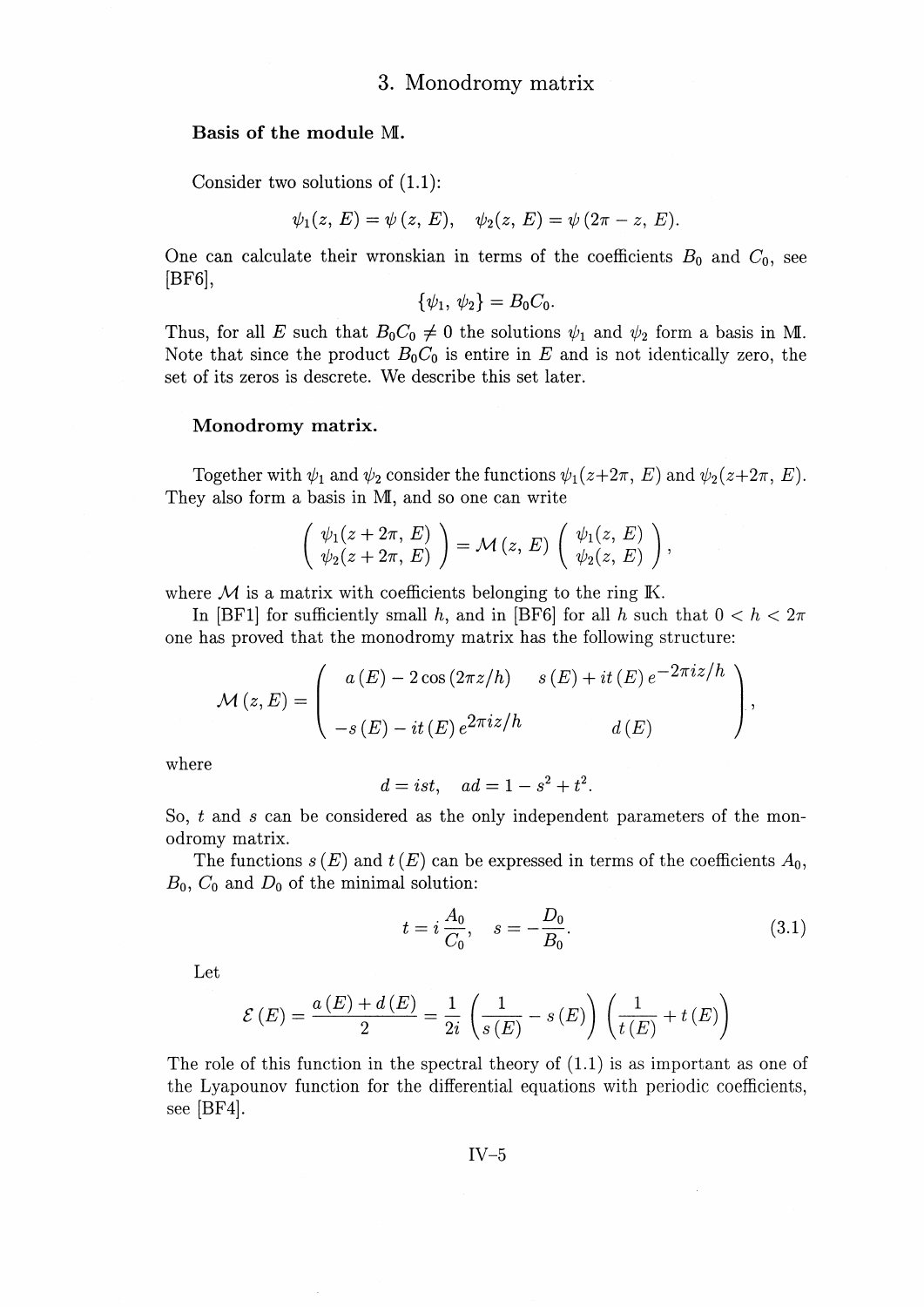#### **Reconstrucion of the minimal solution.**

The coefficients A, B, C, D and the monodromy matrix M are connected by the relation

$$
\mathcal{M}(z E) \Gamma(z, E) = -\Gamma(z + 2\pi, E) T(z, E), \tag{3.2}
$$

where

445

$$
\mathcal{M}(z E) \Gamma(z, E) = -\Gamma(z + 2\pi, E) T(z, E),
$$

$$
\Gamma(z, E) = \begin{pmatrix} A(z, E) & B(z, E) \\ -C(2\pi - z, E) & -D(2\pi - z, E) \end{pmatrix},
$$

$$
T(z, E) = \begin{pmatrix} s(z, E) & 0 \\ 0 & s^{-1}(z, E) \end{pmatrix},
$$

and  $s(z, E)$  is the coefficient charcterizing the Bloch property of the solution f  $\cos(2\lambda)$ 

As we have remarked, if  $h/2\pi$  is a Diophantine number, then, instead of the solution  $f$ , one can construct the Bloch solution for which

$$
s(z, E) = \exp\left(i\frac{2\pi}{h}z\right).
$$

In this case the relation (3.2) allows to reconstruct explicitely the Fourier series for  $\Gamma$  (i.e. the Fourier series for A, B, C and D) in terms of  $A_0$ ,  $B_0$ ,  $C_0$  and  $D_0$ . In result, knowing Ao, Bo, *Co* and *Do,* one can reconstruct the minimal solution  $\psi$ .

4. Analytic properties of the coefficients  $A_0$ ,  $B_0$ ,  $C_0$  and  $D_0$ 

#### **Operator** *Ho.*

The analytic properties of the coefficients Ao, Bo, *Co* and *Do,* and, therefore, the analytic properties of the functions  $s(E)$  and  $t(E)$  can be described in terms of the spectra of two operators *Ho* and *H^* generated by the same symbol as Harper equation,

$$
\cos p + \cos z,
$$

but on the lines  $i\mathbf{R}$  and  $\pi + i\mathbf{R}$ .

The selfadjoint operator  $H_0$  is defined by the expression

$$
H_0 = \operatorname{ch} \hat{p} + \operatorname{ch} y, \quad \hat{p} = \frac{h}{i} \frac{d}{dy},
$$

on the natural domain in  $L_2(\mathbb{R})$ . Note the functions from this domain are analytic in the strip  $|\text{Im } y| < h$ . The operator  $H_0$  has simple discrete spectrum  $\sigma_0 =$  $\{t_n\}_{n=1}^{\infty}$ *5+ \°°*

 $2 < t_1 < \ldots < t_n < \ldots, \qquad t_n \to +\infty, \quad n \to \infty.$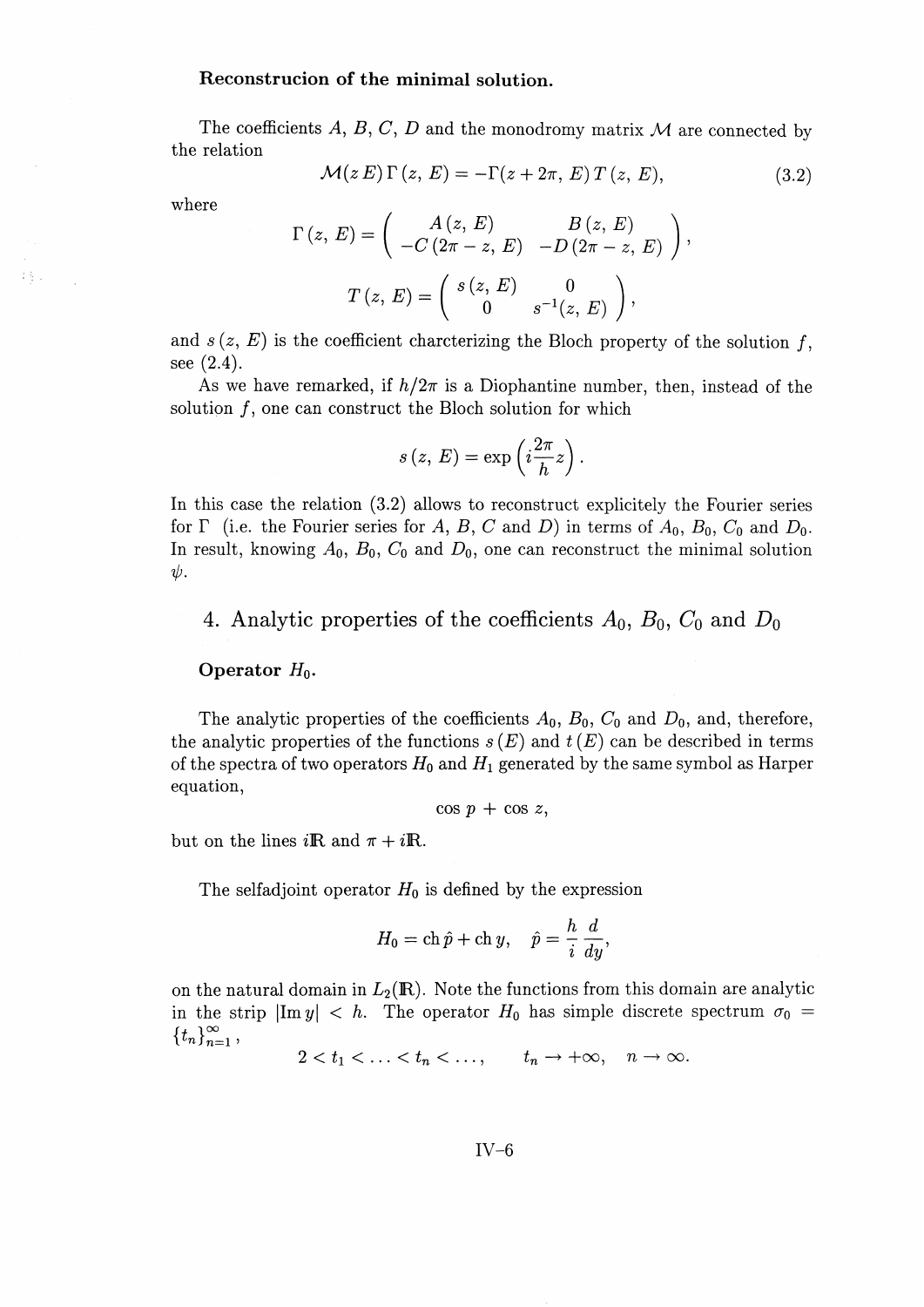## **Operator** *Hi.*

Let

$$
H_1 = \operatorname{ch} \hat{p} - \operatorname{ch} y, \quad \hat{p} = \frac{h}{i} \frac{d}{dy}.
$$

We say  $E$  is a point of the spectrum of the operator  $H_1$  if there is a solution of the equation  $H_1\phi = E\phi$  analytic in the strip  $|\text{Im } y| \leq h$  and having the asymptotics:

$$
\phi(y) \sim \phi_{\pm} e^{\mp y/2} e^{-iy^2/(2h)}, \quad y \to \pm \infty.
$$

The spectrum  $\sigma_1$  of the operator  $H_1$  consists of points  ${i s_n}_{n=1}^{\infty}$  lying on the imaginary axis,

$$
0 < s_1 < \ldots < s_n < \ldots, \qquad s_n \to \infty, \quad n \to \infty.
$$

Note that  $\sigma_1$  can also be described as the spectrum of a compact operator.

#### **Infinite products.**

The properties of the functions Ao, Bo, *Co* and *Do* depend on the normalization of the minimal solution (which is defined only up to an independent of *z* factor). The coefficients of the monodromy matrix *s* and *t* are independent of the normalization of the minimal solution  $\psi$ . One has

**Theorem 4.1.** The minimal solution  $\psi$  can be normalized so that the coefficients  $A_0$ ,  $B_0$ ,  $C_0$  and  $D_0$  could be represented by the infinite products

$$
A_0(E) = -i \prod_{n \ge 1} (1 - E/t_n), \tag{4.1}
$$

$$
B_0(E) = -\sqrt{2} e^{i\pi/4 - i\hbar/8} \prod_{n > 1} (1 + iE/s_n),\tag{4.2}
$$

$$
C_0(E) = \prod_{n>1} (1 + E/t_n),\tag{4.3}
$$

$$
D_0(E) = \sqrt{2} e^{\pi^2 i/h - i\pi/4 - i\hbar/8} \prod_{n \ge 1} (1 - iE/s_n)
$$
 (4.4)

which converge uniformely in  $E \in \mathbb{C}$ .

Note that to prove this theorem, one has to investigate the behavior of the minimal solutions as  $E \to \infty$ . This is done in [BF7].

Theorem 4.1 and formulae (3.1) imply that

$$
t(E) = \prod_{n\geq 1} \frac{1 - E/t_n}{1 + E/t_n},
$$
\n(4.5)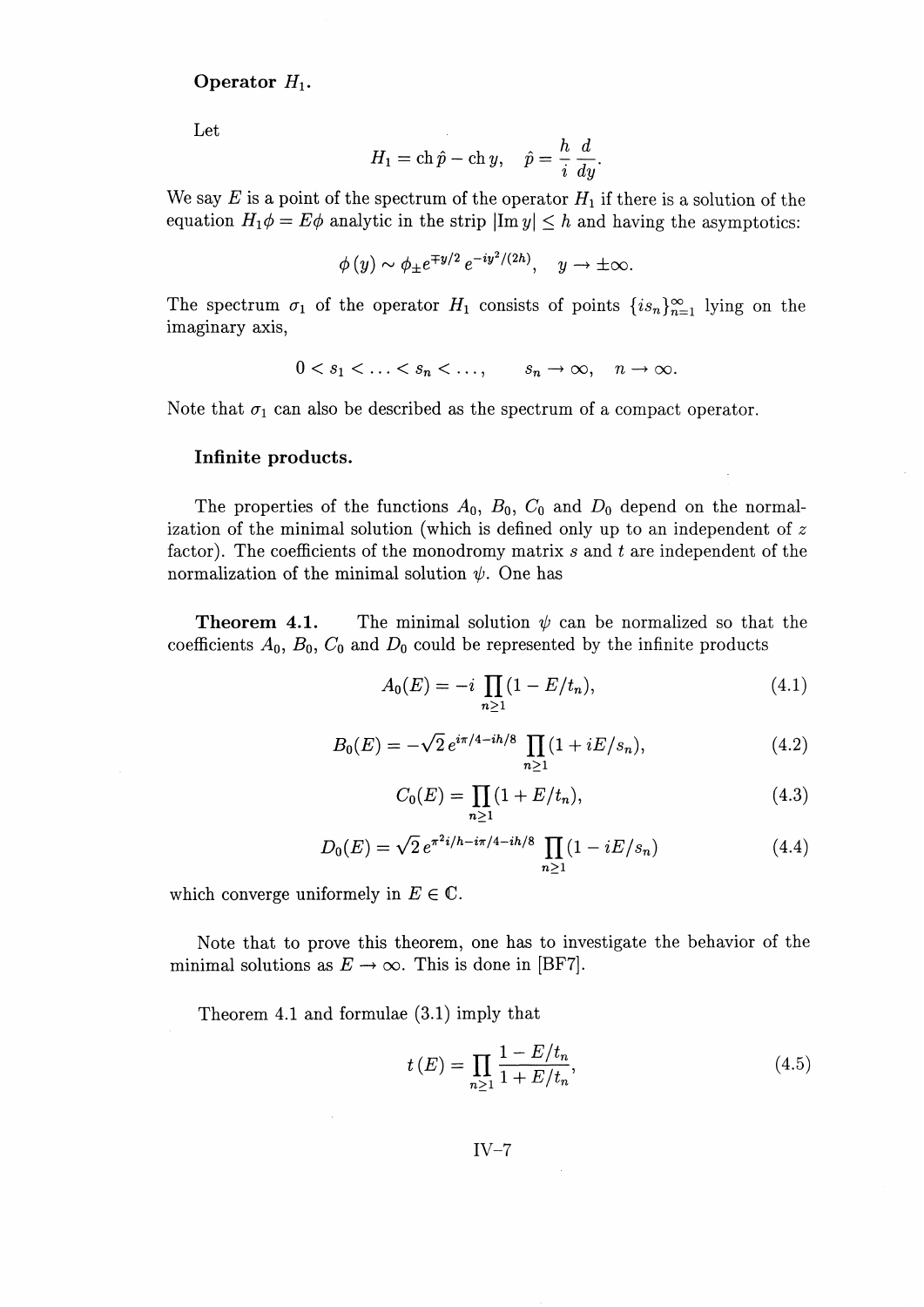$$
s(E) = -i e^{i\pi^2/h} \prod_{n \ge 1} \frac{1 - iE/s_n}{1 + iE/s_n}.
$$
 (4.6)

#### **Symmetries of Harper equation.**

Note that the representations  $(4.1) - (4.4)$  lead to the formulae

$$
\overline{A_0(\overline{E})} = -A_0(E),\tag{4.7}
$$

$$
A_0(-E) = -i C_0(E), \tag{4.8}
$$

$$
\overline{B_0(\overline{E})} = -e^{ih/4 - \pi^2 i/h} D_0(E), \qquad (4.9)
$$

$$
B_0(-E) = -i e^{-i\pi^2/h} D_0(E). \tag{4.10}
$$

These formulae, being an immediate consequence of theorem 4.1, reflect the the main symmetries of Harper equation: the invariance with respect to the complex conjugation,  $\psi(z, E) \to \psi(\overline{z}, \overline{E})$ , the invariance wrt the reflections  $\psi(z, E) \to$  $\psi(-z, E)$  and  $\psi(z, E) \to \psi(2\pi - z, E)$ , the invariance wrt the Fourier transform, and the invariance wrt the transformation  $\psi(z, E) \to e^{\pi i z/h} \psi(\pi - z, E)$ . Formulae of the type  $(4.7) - (4.10)$  can be obtained directly, without representations  $(4.1) - (4.4)$ , and moreover, in fact, such formulae were used to prove the theorem 4.1. The full list of the formulae following from the invariance properties of Harper equation includes also

$$
B_0(E) \ \overline{B_0(E)} = C_0^2(E) - A_0^2(E), \quad E \in \mathbb{R},
$$

which follows from the invariance with respect to the complex conjugation. In fact, this formula is an explicit relation between the spectra  $\sigma_0$  and  $\sigma_1$ :

$$
\prod_{n\geq 1}^{2} (1 - E/t_n) + \prod_{n\geq 1}^{2} (1 + E/t_n) = 2 \prod_{n\geq 1} (1 + iE/s_n) \prod_{n\geq 1} (1 - iE/s_n).
$$
 (4.11)

We shall discuss it in the next section.

Representations  $(4.5) - (4.6)$  lead to the formulae

$$
s(-E) = -\frac{e^{2i\pi^2/h}}{s(E)}, \quad t(-E) = \frac{1}{t(E)}
$$
(4.12)

and

$$
t(0) = 1, \quad s(0) = -i e^{i\pi^2/h}, \tag{4.13}
$$

and to the relations

$$
t(E) \in \mathbb{R}, \quad |s(E)| = 1, \qquad E \in \mathbb{R}.
$$
 (4.14)

The last ones imply that  $\mathcal{E}(E) = \in \mathbb{R}$  if  $E \in \mathbb{R}$ . This is the property of the monodromy matrix which was very important for the spectral analysis of Harper equation in the case of small  $h$ , see [BF4]. In that paper, we have found that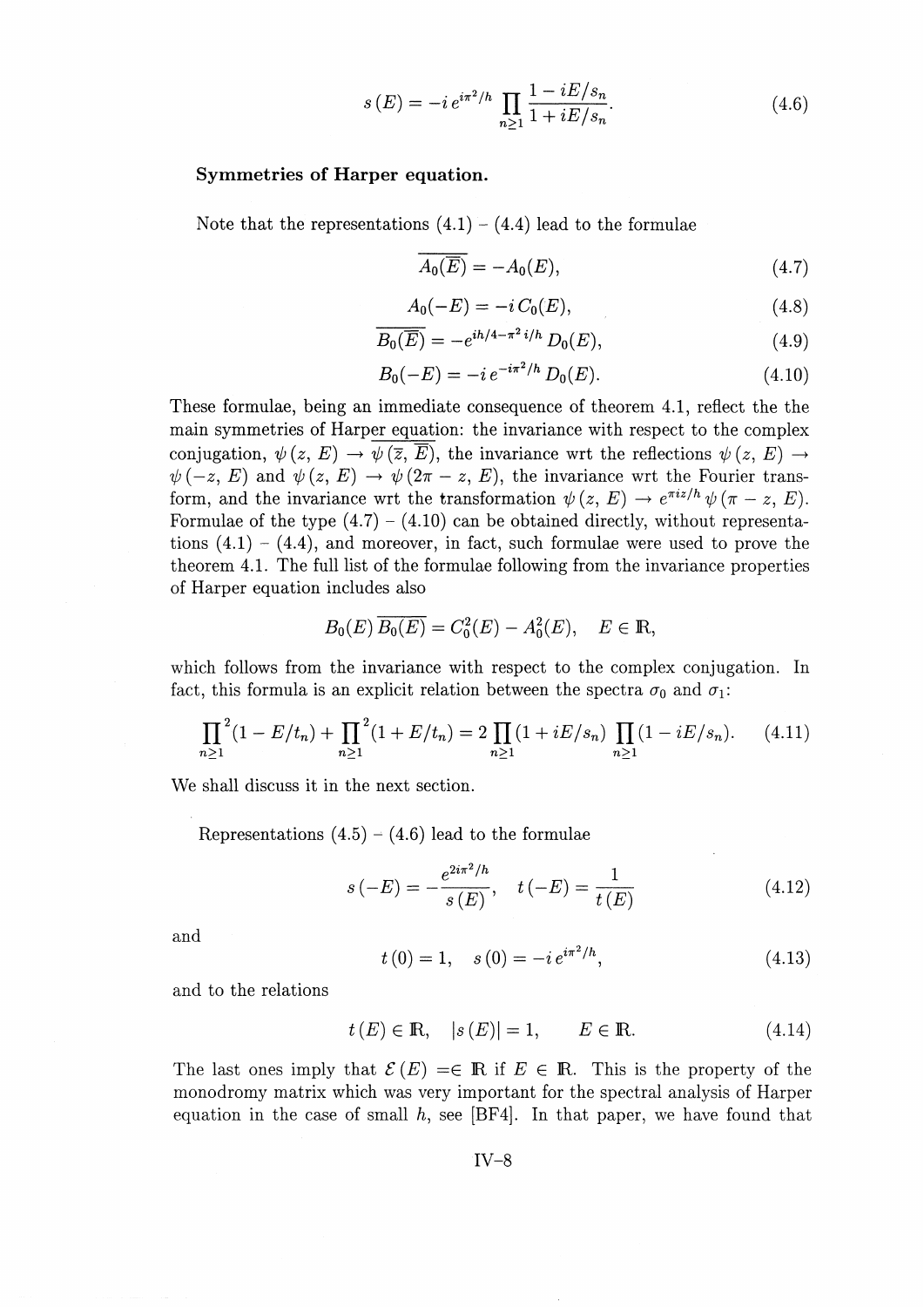the spectrum of Harper equation can be considered as the Julia set of a certain dynamical system, and the relations (4.14) themselves were important to describe the phase space of this system.

## **Asymptotic formulae.**

In [BF7] we have investigated the minimal solution as  $\vert E\vert \to \infty$  and have described the asymptotics of the coefficients  $A_0$ ,  $B_0$ ,  $C_0$  and  $D_0$ . For the functions  $t(E)$  and  $s(E)$  this has implied

**Theorem 4.2.** Fix  $\epsilon$ ,  $0 < \epsilon < \pi$ . If  $-\pi + \epsilon < \arg E < \pi - \epsilon$ , then  $t(E) = 2 e^{-2\pi \lambda/h} + o(1) \cos (2\lambda^2/h + o(1))$  $\lambda = \ln(2E), \qquad E \to \infty;$ if  $-3\pi/2 + \epsilon < \arg E < \pi/2 - \epsilon$ , then  $s\left(E\right) = -2i\,e^{\displaystyle{-2\pi\lambda/h + o\left(1\right)}}\,\cos\left(2\lambda^2/h + 2\pi i\lambda/h + o\left(1\right)\right),$ 

$$
\lambda = \ln(2E), \qquad E \to \infty.
$$

The asymptotic formulae for < and *s* on the complements of the described sectors of the complex plane, can be obtained by means of the formulae (4.12).

The asymptotic formulae described in the theorem 4.2 caracterize, in particular, the asymptotics of *tn* and *Sn'*

$$
t_n \sim e^{\sqrt{\pi h n/2}}, \quad s_n \sim e^{\sqrt{\pi h n/2}}, \quad n \to \infty.
$$

## 5. Relations between the spectra  $\sigma_0$  and  $\sigma_1$

#### **Direct relation.**

Knowing the spectra  $\sigma_0$  and  $\sigma_1$  of the operators  $H_0$  and  $H_1$  one can explicitely describe *s* and *t.* However, these two spectra are not independent, see (4.11). In principle, one can reconstruct  $\sigma_1$  in terms of  $\sigma_0$ .

Formula (4.11) and the representation (4.5) imply that

$$
t(s_n) = (-1)^{(n+1)} i
$$
,  $t(-s_n) = (-1)^n i$ . (5.1)

This allows to split (4.11) into two relations:

$$
\prod_{n\geq 1} (1 - E/t_n) \pm i \prod_{n\geq 1} (1 + E/t_n) = (1 \pm i) \prod_{n\geq 1} (1 \mp i (-1)^n E/s_n).
$$
 (5.2)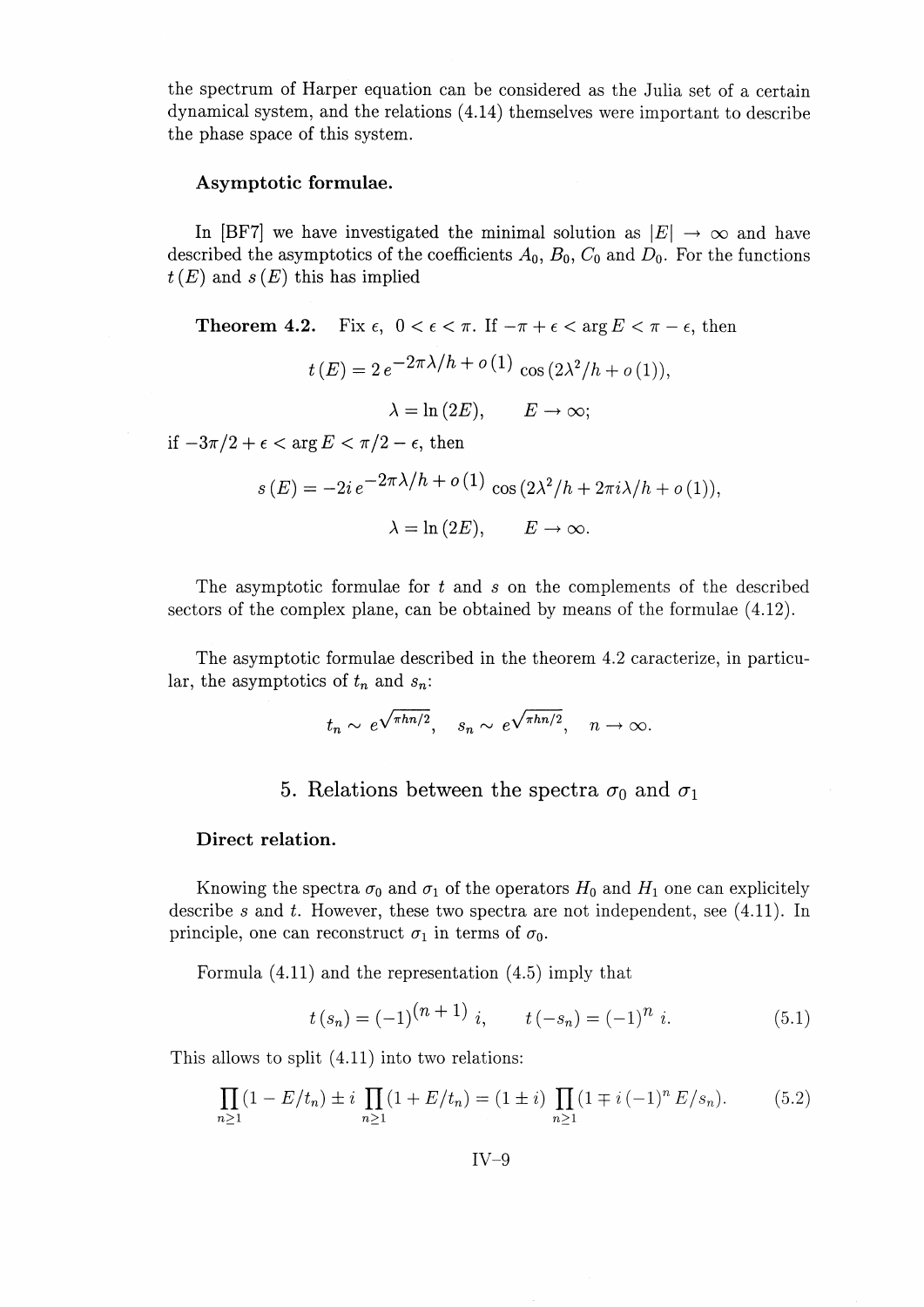## **Additional relation and the trace of the monodrony matrix.**

We have seen before that the pair  $\psi_1$ ,  $\psi_2$  exists and forms a basis in MI if  $B_0 C_0 \neq 0$ . Now we can say that this pair is a basis if  $E \not\in (-\sigma_0) \cap (-\sigma_1)$ .

Note that if  $E \in \sigma_0$  then  $t(E) = 0$ . This implies that

$$
\mathcal{M}(E) = \left( \begin{array}{cc} a(E) - 2\cos(2\pi z/h) & s(E) \\ -s(E) & 0 \end{array} \right),
$$

where  $a(E)$  is a finite number. Since det  $\mathcal{M} \equiv 1$  this implies that  $s(t_n) = \pm 1$ . In fact, one can get more precise relation:

$$
s(t_n)=(-1)^n.
$$

This formula is independent of (5.1), it complements formulae (5.2).

The last result allows to get the following representation for the function  $\mathcal{E}(E)$ 

$$
\mathcal{E}(E) = 2\cos\left(\pi^2/h\right) \prod_{n\geq 1} \frac{1 - E/r_n}{1 - E/t_n},
$$

where  $r_n$  are real numbers,

$$
2 > r_1 > r_2 > \ldots, \qquad r_n \to -\infty, \quad n \to \infty,
$$

satisfying the equation:

$$
s^2(r) = 1, \quad r < 2.
$$

## References

- [BS] J.Bellissard, B.Simon, *Cantor spectrum for the almost Mathieu equation^* Journal of functional analysis 48 No 3 (1982).
- [BF1] V. Buslaev, A. Fedotov, *The functional structure of a monodromy matrix for Harper equation*, Operator Theory: Advances and Applications 70 (1994), 321-342.
- [BF2] V. Buslaev, A. Fedotov, On a class of matrices related to Harper equation, Reports of Mittag-Leffler Institute **19** (1993), 1-37.
- [BF3] V. Buslaev, A. Fedotov, *Complex WKB method for Harper equation.* J, Algebra and Analysis (in russian, transl.in english: in St.Petersburg Jour.of Math.) **6 No 3** (1994), 59-83.
- [BF4] V.Buslaev, A.Fedotov, *Monodromization and Harper equation^* Equations aux derivees partielles. Ecole Polytechnique, Paris, France (1994), XXI-1- XXI-21.
- [BF5] V. Buslaev, A. Fedotov, *Bloch solutions of difference equations^* Algebra and Analysis (in russian, engl. translation in St.Petersburg Jour. of Math.) 7 No 4 (1995), 74-121.